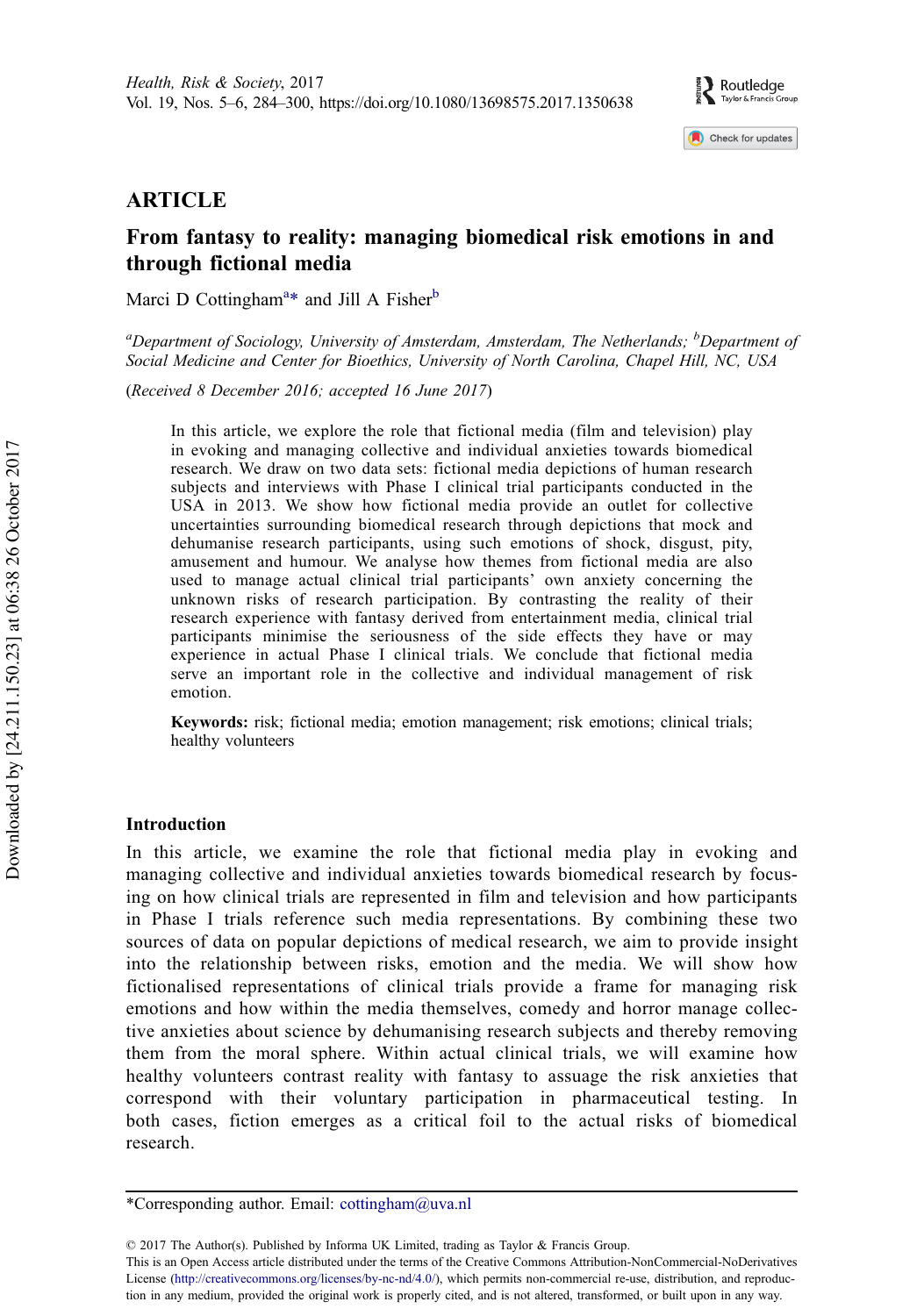#### <span id="page-1-0"></span>Media, risk and emotions

## Risk and emotions

While biomedical research may be seen as a positive force for advancing society through medical breakthroughs, it can also be seen as an unscrupulous enterprise that exploits individuals for the sake of advancing knowledge and/or profit. Beck [\(1992](#page-14-0)) has argued that in the global North a new type of social formation is evident, a risk society, in which scientific advancement creates new types of risks that elude traditional state control and regulation. Beck contended that in these societies individuals become the site of risk, wherein they are vulnerable to and experience the anxiety of this new form of risk. Recent scholarship has highlighted the role of media in shaping individuals' awareness of risks (Tulloch & Zinn, [2011](#page-16-0)). While this research provides insight into the ways in which journalistic narratives shape news media representation of risk (Mairal, [2011;](#page-15-0) Pollard, [2011;](#page-15-0) Roslyng & Eskjær, [2017\)](#page-15-0), there has been limited analysis of representations of risk in fiction. Popular fictional media can serve as a mechanism for collectively confronting mixed emotions surrounding the role of biomedical science in society (Wald, [2008\)](#page-16-0). This can be seen in the ways in which films like *Frankenstein* and the *Planet of the Apes* franchise articulate collective hopes and fears about the promise of science. There has to date been no analysis of the ways in which popular representations of science in general, and clinical trials specifically, inform the risk negotiations of subjects participating in clinical research.

Drug development requires the participation of humans to test the safety and efficacy of new pharmaceuticals before they can be approved for market use. Phase I clinical trials, in particular, typically recruit healthy volunteers to measure the adverse effects of these drugs. Without the possibility of medical benefit, healthy volunteers enrol in these clinical trials for the financial compensation they can receive from their participation (Abadie, [2010](#page-14-0); Fisher, [2015\)](#page-14-0), so their decision to risk being harmed from a study drug is based, at least in part, on their sense that the compensation will make taking this risk worthwhile (Cottingham & Fisher, [2016\)](#page-14-0). This decision, however, can be fraught with anxiety, especially when participants are unsure about what trial participation entails.

#### Fictional media and collective emotions

Researchers in medicine, the social sciences and humanities have shown that fiction is a site where broad social concerns, including concerns for potential physical harm, are articulated and can be studied. They have, for example, examined the ways in which fictional media provide inaccurate representations of science and medicine (Collee, [1999](#page-14-0); Kirby, [2003](#page-15-0); Manfredini, [1999](#page-15-0)) and also shape the public's understanding of and engagement with science (Bourdaa et al., [2013](#page-14-0); Dudo et al., [2010](#page-14-0); Stilgoe, Lock, & Wilsdon, [2014](#page-16-0); Van Den Bulck, [2002](#page-16-0); Van Riper, [2003\)](#page-16-0). Alongside such concerns with 'factual accuracy', researchers have also examined the ways in which fictional media produce narratives about science and medicine through, *inter alia*, the collective framings of bioethics (Chambers, [2001;](#page-14-0) Montello, [2005\)](#page-15-0); broader social concerns about humanity in a changing scientific landscape (Lynteris, [2016;](#page-15-0) Nerlich, Clarke, & Dingwall, [2001](#page-15-0); Pethes, [2005](#page-15-0); Wald, [2008](#page-16-0)); and the portrayal and communication of risk (Mairal, [2011](#page-15-0); Nerlich, Clarke, & Dingwall, [2000](#page-15-0)). As Foucault [\(2002](#page-14-0)) has argued, texts play an active role in shaping and constructing reality, so fictional media provide more than mere representation or expression of collective concerns. They also involve a complex process of production with collective effort to create, edit, produce and broadcast film and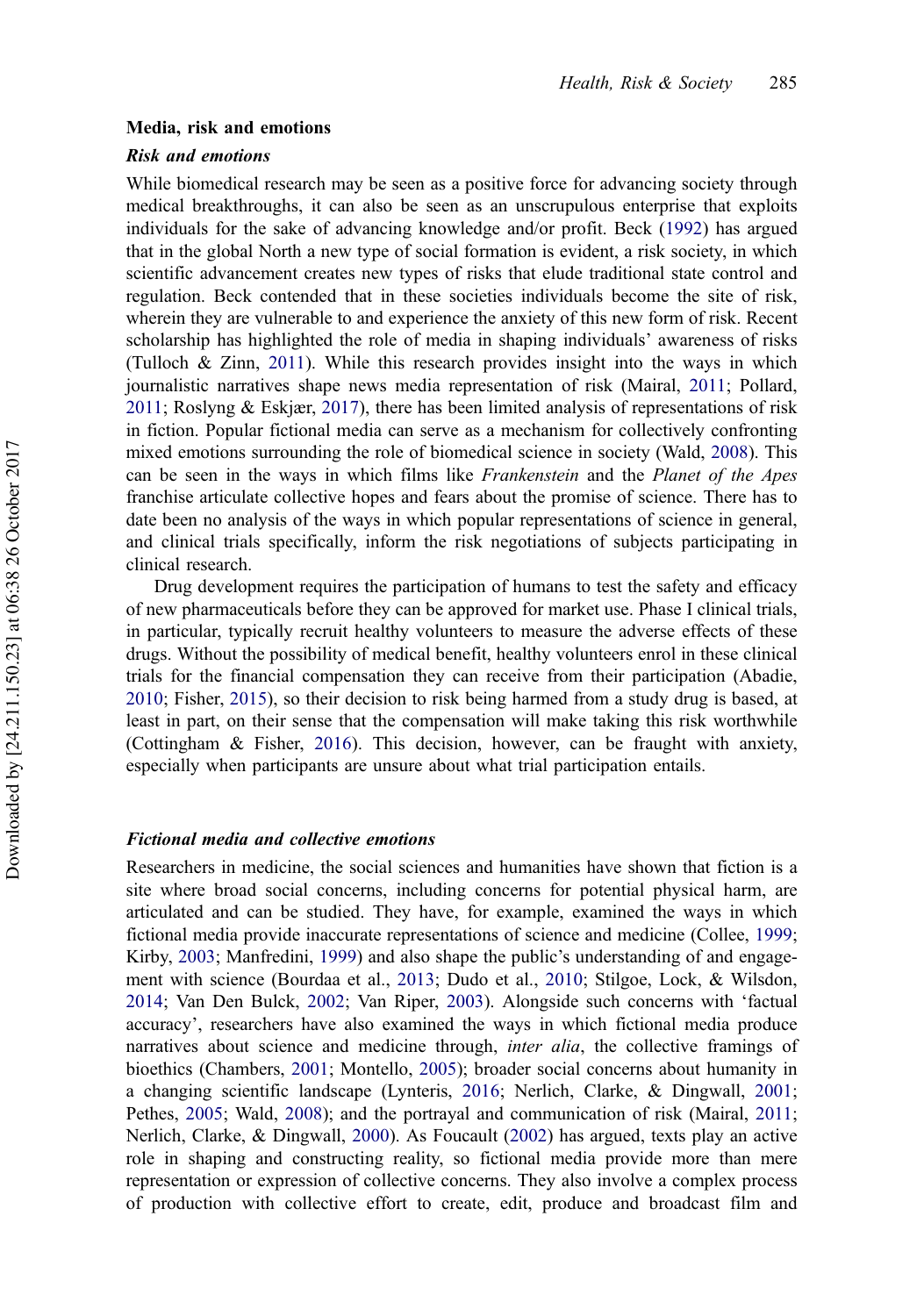<span id="page-2-0"></span>television (Kirby, [2003\)](#page-15-0). Furthermore, fictional media are collective in their consumption and incorporation into the lives of audiences – as discourse, fiction produces 'the phenomena that it regulates and constrains' (Butler, [2011](#page-14-0), p. xii). Thus, fictional media expand and constrict the repertoires of meaning from which individuals can draw to make sense of the ongoing uncertainties brought about by scientific changes that Beck ([1992\)](#page-14-0) argues are endemic to contemporary society.

Collective concerns, anxieties and fears about potential harms have played an underappreciated role in the translation of biomedical research into entertainment. What 'representational' views of fictional media tend to gloss over is that in order for such media to be entertaining, they must do more than represent these social concerns. To genuinely mirror collective anxieties would not, one would expect, be a source of entertainment. Scholars have called for more analyses of emotions as both products and producers of social life, exploring what emotions do rather than what they are (Ahmed, [2004](#page-14-0); Fox, [2015](#page-15-0)). Meanwhile, risk scholars have called for increasing attention to the interrelatedness of both risk and emotion (Lupton, [2013](#page-15-0); Zinn, [2006](#page-16-0)). The study of fictional media can increase our understanding of the role of film and television as sites for both evoking and managing risk emotions of anxiety and fear. Such analysis should highlight the 'cultural structures' that shape individual emotional experiences (Kusenbach & Loseke, [2013\)](#page-15-0), without restricting such processes to a Freudian cathartic release (Scheff, [1979\)](#page-15-0). Fictional media may evoke volatile emotions in a safe and socially sanctioned manner, but they may also provide certain repertoires for managing negative emotions in the 'deep' sense of modifying rather than masking authentic feelings (Hochschild, [1979](#page-15-0)). As we will show, these repertoires are strongly linked to humour and horror.

In this article, we examine biomedical research in fictional media to increase understanding of how media representations elicit risk emotions and how theses emotions are managed. While past work on science and biomedicine in fictional media has examined topics such as outbreak narratives (Wald, [2008\)](#page-16-0), zombie cinema (Wonser & Boyns, [2016\)](#page-16-0) and considerations of Frankenstein and Dr Moreau (Kirby, [2002;](#page-15-0) O'Neill, [2006](#page-15-0)), we focus on the ways in which fictional media operate as sites where groups can vicariously experience and manage unease, anxiety and fears. In addition, we consider how *indivi*duals take up and use fictional media in order to minimise similar risk emotions. While emotion management scholars have primarily looked at individuals as the unit of analysis (Hochschild, [1983](#page-15-0); Kusenbach & Loseke, [2013\)](#page-15-0), in this article we bring together both collective and individual emotion management practices through a combination of media analysis with individual interviews. We aim to identify the repertoires forged in fictional media and how these repertoires are taken up by individual participants enrolled in medical research. These methods can show how collective and individual emotion management strategies overlap to confront emerging new risks of biomedical research.

#### **Methods**

Given our interest in the individual and collective management of risk emotions, and particularly the role of fictional media in these processes, the current study combines a content analysis of fictional media with interview data representing clinical trial participants' reflections on biomedical risk in film and television. This combination allows us to trace how biomedical research is portrayed in fictional media and how participants use this type of media to manage their feelings about the risks of participating in Phase I clinical trials. We first examine fictional representation of research using human subjects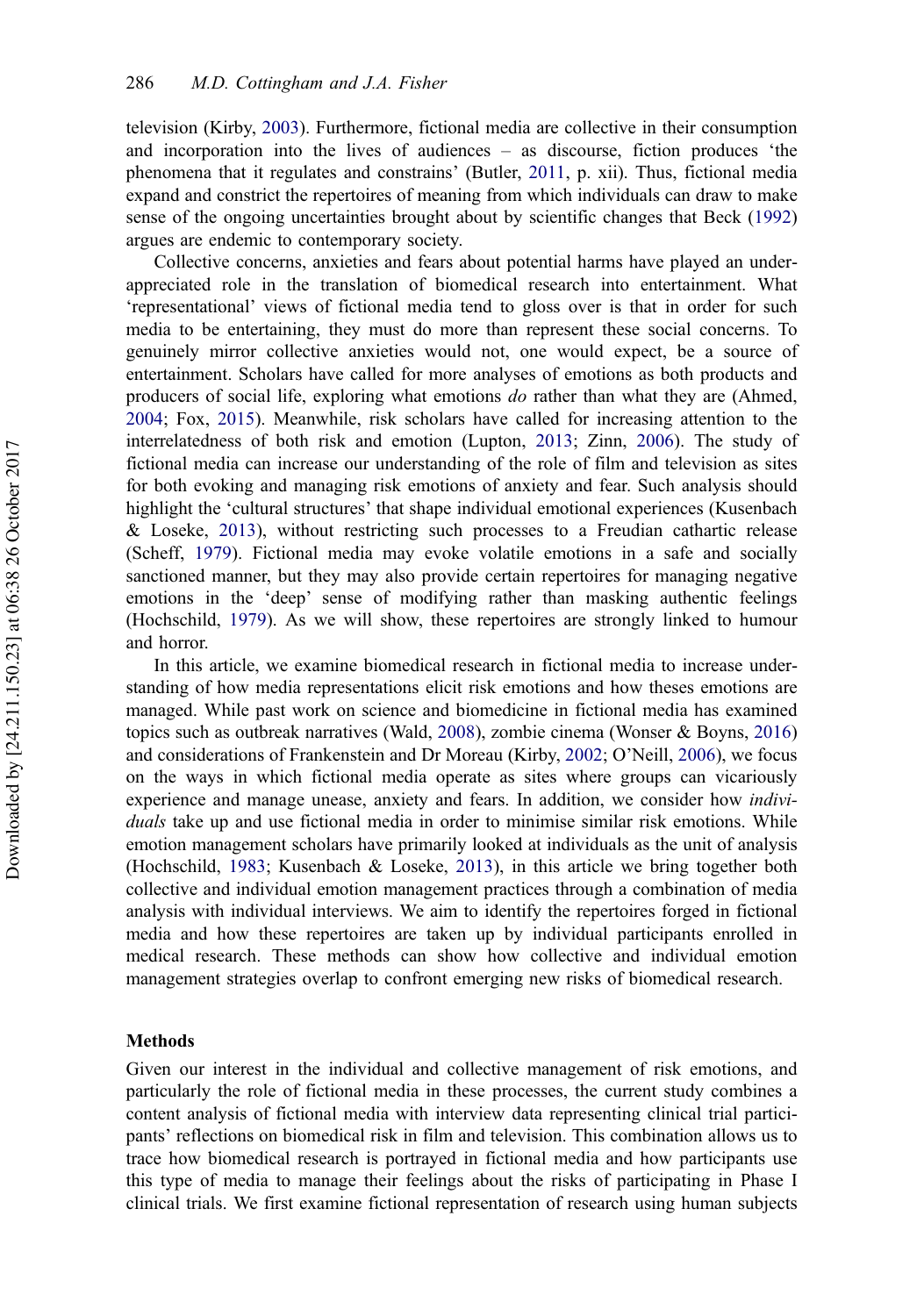<span id="page-3-0"></span>by analysing the content of a selection of films and television episodes. This enabled us to identify the ways in which fictional media framed such research and the human subjects who participated in it. We then explore the ways in which such representations and frames were evident in the reflections of individuals taking part in such research, healthy volunteers in Phase I clinical trials.

#### Media representations

Our content analysis of fictional media (Altheide, [1987\)](#page-14-0) was based on an analysis of a sample of film and television programmes that included representations of human participation in biomedical research between 2004 and 2014. As a result, our media sample included only fictional items that portray research subjects engaged in biomedical research, excluding those that reference biomedical science but do not explicitly show research subjects as well as items centred on psychological experiments. Following other scholars (Steinke, [2005](#page-16-0)), we used the online database IMDB.com to search for media items using terms like 'medical research', 'clinical trial', 'human subject' and 'human guinea pig'. IMDB is one of the world's largest databases archiving information about films and television shows, including content from around the world, and because of its search functions, it is considered an appropriate and useful tool for identifying media content (Wilson, [2009\)](#page-16-0). To facilitate access to media content, we restricted our search to include English-language titles, which may have skewed the sample towards US productions. Roughly a third of our sample are non-US productions, including 11 Canadian, 5 British, 1 New Zealand and 1 Australian production. Our final media database included 65 films and TV dramas, depicting 157 research subjects.

We analysed the content in terms of: the genre of each media source (as classified by IMDB, such as comedy, thriller); the overall presentation of research subjects as positive, negative or mixed; and the emotions evident in these representations. Twenty-six of the media sources (40%) were classified by IMDB.com as drama, 21 as comedy (32%), 10 as thrillers/horror (15%) and 8 were classified as action or crime (12%). These source-level classifications, though, were not always applicable to the scenes in which human subjects were portrayed. Human subjects could be included in a film or TV programme generally classified as a drama but portrayed in comic or thrilling ways. Hence, in our final analysis, we took detailed notes about or discussed at length the scenes in which human subjects were portrayed to better understand how the portrayal evoked distinct emotions. We also coded the content for demographic details on the perceived ethnicity, gender and classbackground of each of the 157 human subjects. We divided up the materials to watch and code the material using a pre-established coding scheme along with sections that allowed for unexpected, emergent themes. Once these were coded independently, we crosschecked our findings with each other to resolve any questions about how to classify the data. More details on our collection and analysis of media content, as well as a full list of included media and descriptive information on these data, can be found in Fisher and Cottingham ([2017\)](#page-14-0).

#### Clinical trial participants

To examine research participants' views of biomedical research and their management of risk emotions, we conducted semi-structured interviews with 178 research participants enrolled as healthy volunteers in Phase I clinical trials in the USA. Given our focus on individuals' perceptions of medical research and risk emotions, in-depth, semi-structured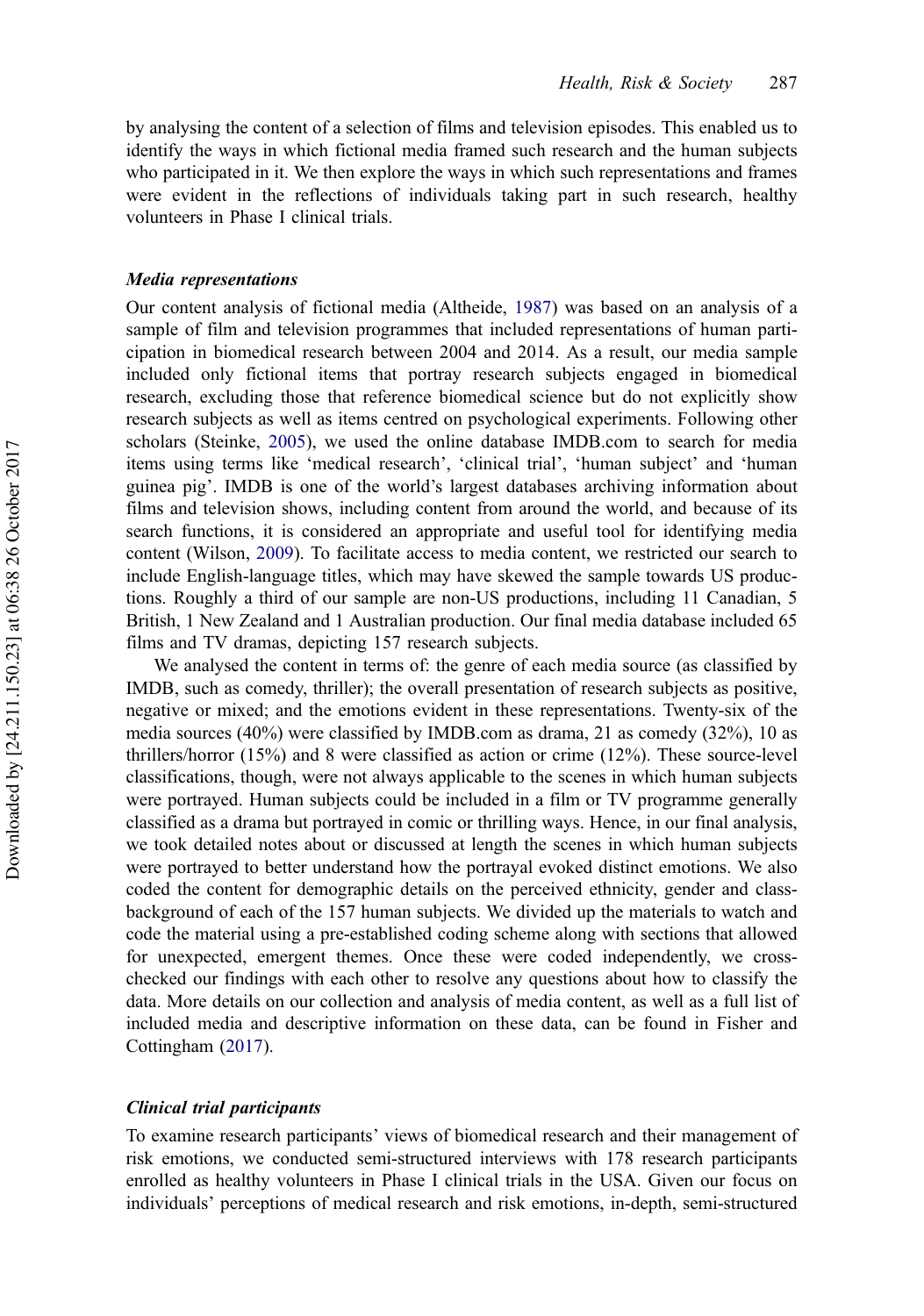<span id="page-4-0"></span>interviews are an appropriate method that 'opens the way to understanding how particular individuals arrive at the cognitions, emotions, and values' (Miller & Crabtree, [2004](#page-15-0), p. 200) concerning the risks of Phase I clinical trials. These interviews were collected in 2013 as part of a larger project examining the participation of healthy volunteers in Phase I clinical trials in the USA (see Edelblute & Fisher, [2015\)](#page-14-0).

Participants varied in age, gender, and ethnic and educational backgrounds and are comparable to other samples of Phase I volunteers (Fisher, [2015](#page-14-0); Fisher & Kalbaugh, [2011\)](#page-14-0). To identify and enrol healthy volunteers in the study, we visited research facilities specialising in Phase I trials. Following informed consent, participants were interviewed at the research facility where they were enrolled and were asked general questions about their educational and employment background, their reasons for enrolling in a clinical trial, their perceptions of the risks and benefits of participation, and their experiences in trials to date.

Each interview was coded in two stages by at least two different team members in order to apply the coding structure consistently and continuously interrogate assumptions and arguments as a team (Seale, [1999](#page-15-0)). Codes spanned many aspects of healthy volunteers' participation in clinical trials, including their perceptions of the risks and benefits, their decision-making about enrolment in studies and their general health behaviours. For example, when coding the multidimensional aspects of risk perceptions, we included the following subcodes: overall risk perceptions, initial risk perceptions, short-term risks, long-term risks, specific study risks, health as protective and study oversight as a risk mitigator. The main code category of 'risk perceptions' and its subcategory of 'initial risk perceptions' were of particular relevance to the data used in this article. Specifically, many examples of fictional media items emerged from participants' discussion of their initial impressions of risk, that is, their perceptions of clinical trials before ever having participated in one. These reflections were often framed as a misunderstanding about what clinical trials entailed. After the interviews were coded in their entirety, we further scrutinised excerpts that had risk perception codes to identify references to fictional media and to examine how these references were used in relation to their perception of the risks of clinical trials.

The research was approved by the Biomedical IRB at the University of North Carolina at Chapel Hill (13-1256, approved 14 March 2013). We use pseudonyms in our discussion of the interview data in order to assure the confidentiality of participants.

#### Limitations

While the media and interview data are well-suited to address questions of representation and risk perceptions, they are not without limitations. The most notable limitation is the predominant focus of the media database on USA productions. While one-third of the sample is from outside the USA (Canada, the UK, Australia and New Zealand), the majority are USA productions. While this is a limitation in the sense of generalisability, it does allow for clearer consistency between the fictional media analysed and the perceptions of the USA-based participants in Phase I clinical trials who make up our sample. As a result, the findings may be limited to the USA and further research should look at these issues in other contexts.

A second limitation of this study is the use of interview methods. Our study on healthy volunteers in clinical trials did not aim to query how fictional media shaped their perceptions of clinical trials. This was a theme that emerged largely unprompted in interviews with participants. As such, not all participants in the study spoke at all about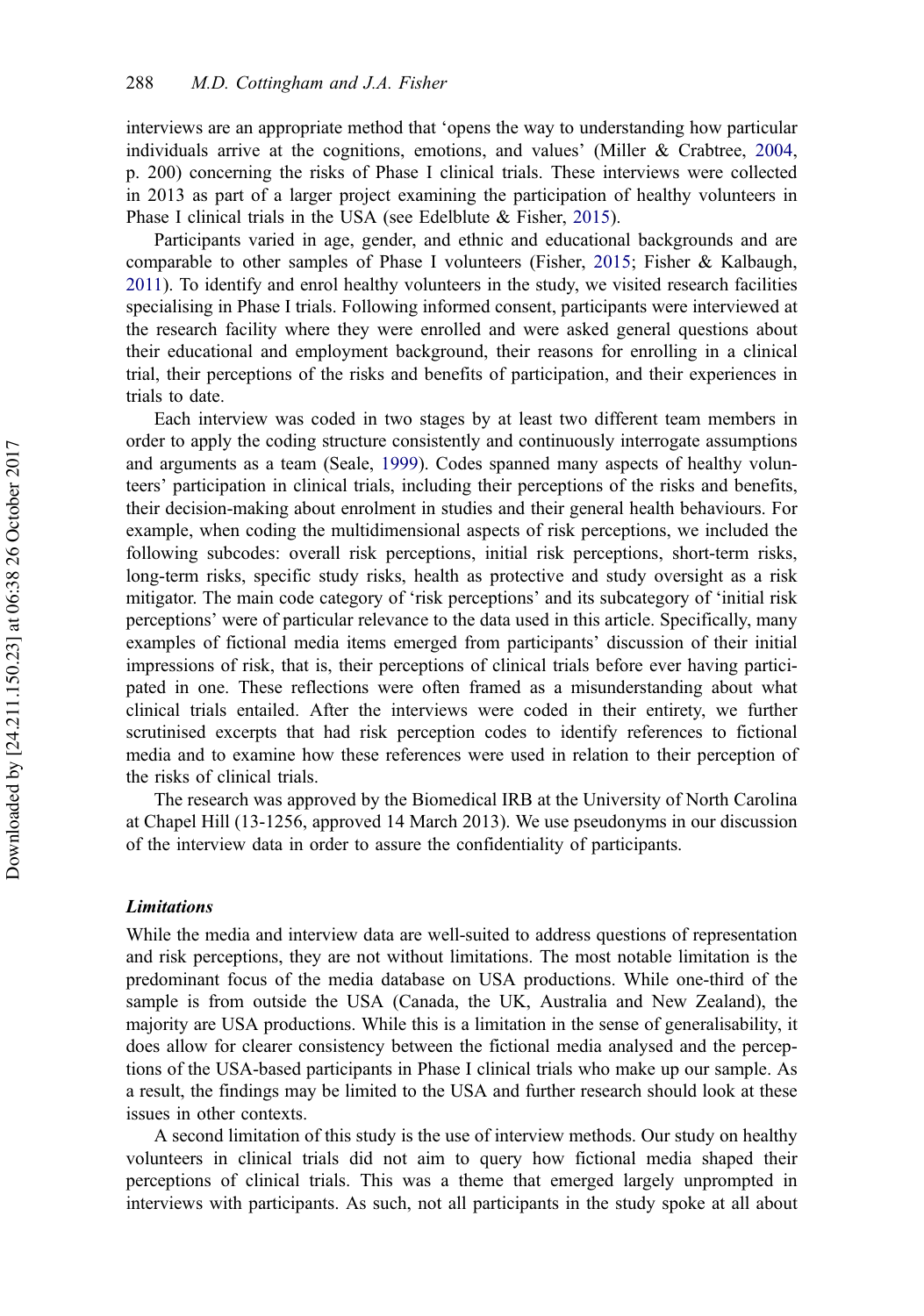fictional media or how it might have shaped their views of medical research prior to or while participating in a clinical trial. Yet, the fact that fictional media is used as a stand in for well-formed initial impressions is itself a notable finding that we think remains worthy of scrutiny.

#### Findings

## Research participants in fictional media

We identified two dominant themes in film and television representations of medical research participants. First, the depictions of research participants often served as comic relief in fictional media, regardless of the film's or show's genre. These comic plot lines centred on participants' desperation for money or general ignorance of the negative side effects that would inevitably follow. Second, some representations evoked horror and provided the vicarious experience of fear of the unknown while framing research subjects as victims. Underpinning both types of representations was the depiction of participants as deviant or inferior; for example, there were references to participants' mental illness, financial desperation or criminality, and these all served to categorise participants as somehow undeserving. Men, in particular, were depicted as inferior and emasculated subjects.

Humour was a common theme underlying the representations of human research subjects in fictional media. Roughly a third of the programmes that included human research participants were classified as comedy, and portrayals of participants even in dramas were at times intended as comic relief, giving viewers the chance to experience feelings of amusement to punctuate more serious or tense narratives. The media often played on references to human lab rats and the pathetic state of subjects. These included No Angels (S3 E3), It's Always Sunny in Philadelphia (S9 E8), American Dad (S4 E8), Archer (S3 E5), Testees, The Normals, 2 Broke Girls (S1 E20), Two and a Half Men (S5 E5), Malcolm in the Middle (S6 E20) and The Big Bang Theory (S1 E15). In the otherwise serious UK detective drama, *Inspector Lewis*, an episode (S5 E3) started with a doctor placing pills into plastic cups before playfully saying, 'Call the guinea pigs!' The human guinea pig trope serves as an easy laugh line that communicates to the audience that the story is about medical research and that harm to the participant is likely.

Another example of the use of research participants as comic relief is in the comedy series 2 Broke Girls. In one episode the main character Max, a waitress, convinces her coworker Caroline to join her in participating in a drug trial for money. After Max first mentions that she will be doing the drug trial, Caroline is indignant:

Caroline: Max, [that's] not one of those places where they use you as a guinea pig to test for side effects of new drugs that go on the market?

Max: Or as I like to call it, getting paid 500 dollars to roll the side effect dice and hope it lands on hallucinations. [audience laughter]

Predictably, Caroline is soon confronted with the need for quick cash. Max agrees to donate her share along with a portion of their savings if Caroline is willing to join the trial and earn a portion herself. The two women are portrayed throughout the episode as enterprising and resourceful, yet still desperate to earn money no matter what the risks are.

In addition to emphasising the characters' financial desperation, the programme also equates research participation with mental illness. In a later scene, Caroline peers at others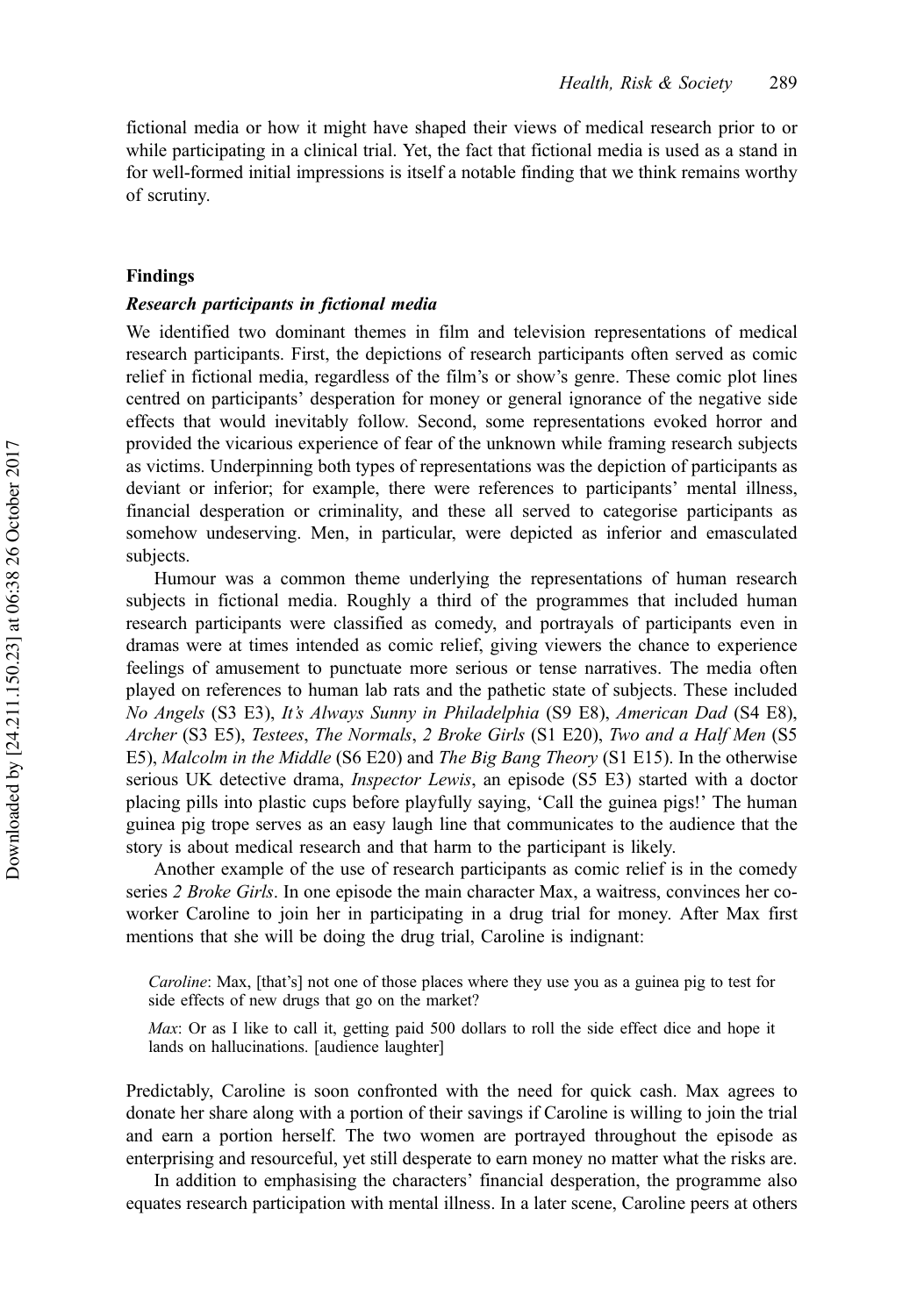in the drug trial and remarks, 'Wow, everybody looks so normal. This is more like sorority row than skid row'. But another participant, who identifies herself as a self-mutilator, interrupts and asks if she could room with them. Audience laughter ensues as the two main characters mock her and turn down her offer.

Even in dramas that deal more seriously with the risks of clinical trials, the suffering of research participants is written not to elicit sympathy from viewers but to enhance the comic value of the film or television show. An example comes from the soap opera-like hospital drama, No Angels. While the series takes a more serious tone overall, the participation of nurses and a doctor in a clinical trial is used for comic relief. In one scene, a male doctor says he just got 'the best night's sleep ever', which colleagues use as a pretext for asking if he's found a new sex partner. He admits that he's doing one of those 'things', a 'silly clinical trial'. A male colleague tells him that he doesn't know what they are giving him and that he might wake up with breasts. The doctor says, 'Exactly! It's a risk, but I'm interested in medical research'. After signing up for the study too, several nurses experience unpleasant side effects while the doctor who recruited them does not. Later, it transpires that the doctor, who is actually motivated by the money, has only been pretending to take the study drug, which explains why he feels fine and his co-workers have insomnia, ravenous appetites and rashes. The mounting misery of the nurses during the episode is the heart of the comic storyline, encouraging the audience to laugh at the side effects that participants experience.

One notable theme in the comic treatment of biomedical research focused on gender, sex and sexuality. We see this in the quote above in which a colleague warns another that he might wake up with breasts. The humour in Testees, a Fox comedy series produced in Canada, builds heavily on anxieties linked to blurring the sex/gender binary as well as the pathetic desperation of participants. The two protagonists are depicted as financially desperate, but their desperation smacks of failed masculinity in a manner that differs from the financial desperation represented in 2 Broke Girls. In the first episode, Ron and Peter, roommates and frequent participants at the research clinic Testico, discover that one of them is showing signs of pregnancy while the other develops a cartoonishly large penis. Filled with juvenile humour, the series later depicts the two unknowingly receiving sex reassignment surgery in one episode and in another, a chastity device that provides electric shocks in response to increased blood flow to the penis. Similarly, in a scene from the film Bipolar, the subject's brother warns him that the drug is 'going to make you impotent or lose your hair or grow a pair of tits'. Such references point to underlying concerns about sex/gender ambiguity linked to experimental biomedical research while simultaneously portraying subjects' desperation and misfortune as comic and entertaining.

A second theme evident in our analysis is the use of biomedical research participants as 'cautionary tales' (Montello, [2005\)](#page-15-0) through which audience members might vicariously experience fears of the unknown while framing participants as the victims of fantastic side effects. Participants were simultaneously framed as financially desperate (in The Normals, Testees, House, M.D. [S5 E3], Two and a Half Men [S5 E5], The Facility, and Law & Order SVU [S10 E1]), mentally ill (Special, Bipolar, Bug, 2 Broke Girls [S1 E20], Control, Inspector Lewis [S5 E3] and Law and Order [S15 E4]) or criminals (Malcolm in the Middle [S6 E20], Control and Murdoch Mysteries [S7 E5]). Extreme side effects in these instances were used to elicit shock and horror rather than humour, and government or pharmaceutical companies often played the villain in these tales. Representations of the government as villain were evident in Dallas Buyers Club, Push, Fringe (S1 E17), Testees (S1 E12), Leverage (S3 E5) and PMS Cop. Representations of the pharmaceutical industry as villains were evident in *Extraordinary Measures*, All Saints (S12 E6),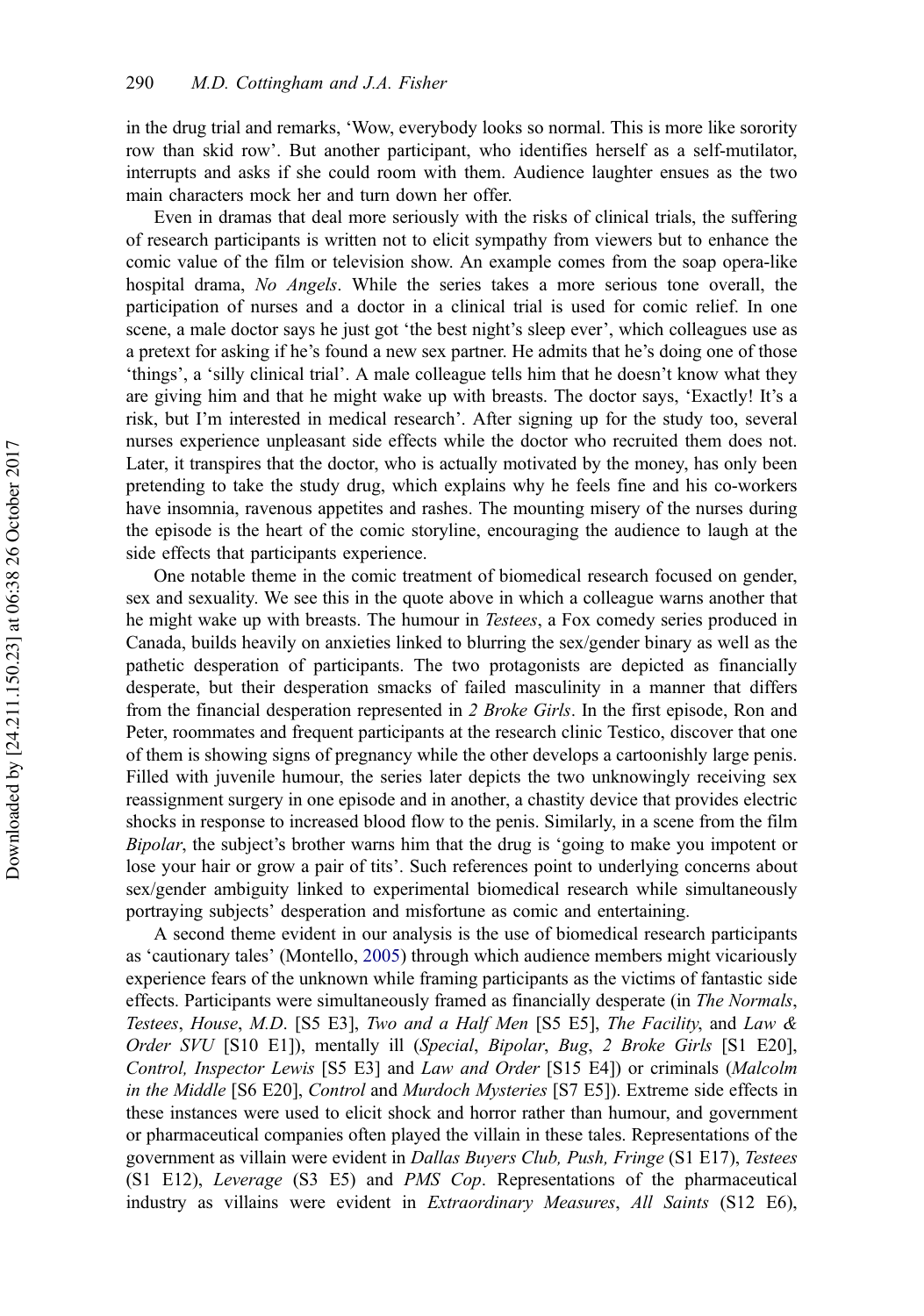Special, The Facility, Drop Dead Diva (S5 E1), Law and Order (S15 E4), Leverage (S3 E5), Boston Legal (S2 E11) and Vile.

As an example of a cautionary tale, the main villain in *The Amazing Spiderman* is a scientist who takes the experimental drug himself in order to regrow his missing arm. While the treatment at first appears therapeutically effective, he later morphs into a violent lizard creature that Spiderman, as protagonist and hero, must stop. Scientific experimentation appears volatile and unpredictable, even to scientists themselves. Meanwhile the regrowth of limbs, an ongoing fascination in science fiction (O'Neill, [2006](#page-15-0)), appears rather tame in comparison to the horror of a human–animal hybrid.

Extreme side effects are also paired with references to mental illness in the 2006 horror film Bug. Peter, played by Michael Shannon, is a military veteran who meets Agnes, played by Ashley Judd, in a run-down motel where they begin an affair. Bugs from a mattress soon pester Peter and infest the room. Agnes also sees the bugs and the two spiral into a panic as they coat the motel room in tin foil and hang bug zappers. Peter discloses his past participation in a military experiment that he now believes included the implantation of an aphid egg sack underneath the fillings in his teeth. In one particularly bloody scene, he violently pulls out a tooth after listing off examples of military experimentation with LSD and the Tuskegee syphilis study. Agnes can only look on in horror. In the final scenes, a military doctor finds the pair and claims that Peter is actually suffering from paranoid schizophrenia. The suffering seems to be the product of mental illness, the bugs are only in their minds, but Peter lashes out and kills the doctor. The supposed victim now becomes the villain. Invoking schizophrenia appears to discredit the moral responsibility of the government for Peter's suffering while also removing him from the moral sphere of the audience. Both grotesque suffering and extreme psychosis are utilised to serve as cautionary tales about the potential misuse of military power. In the process, the main characters ultimately appear culpable for their own suffering as they douse themselves in gasoline and light the match together.

Across genres, participants in fictional media were framed as vulnerable or as members of stigmatised groups, such as the poor and mentally ill. The otherwise distasteful practice of allowing human suffering in the name of scientific progress can be directly addressed in these media while still producing felt amusement because of the social distance between the typical viewer and the pitiable subject. In another example, the horror film *The Facility* initially sets up an ensemble of relatable characters as new recruits in a clinical trial that goes grotesquely wrong. Each subject appears to undergo a psychotic break as the trial drug sets in, and each, in the order of dosing, goes on a violent and bloody rampage, hacking the study physician to death in a gruesome scene. The extreme and gory outcomes along with the shift towards mental instability provide a bloody distraction from the menacing company men who orchestrated (and survive) the trial. Again, the victims have become the villains. Outside of a brief image of the study's organisers surviving the massacre, the main source of terror comes from the drug's effects on the participants and not the company itself.

Some semi-realistic portrayals of biomedical research, however, do address the moral ambiguities of privileging scientific progress over individual suffering without comic or shock value. For example, in *Grey's Anatomy* (S4 E13-17; S7 E13-22; S8 E1), *House* (S5 E3, 11, 14) and *Law and Order* (S15 E4), a small subset of characters referenced the need to maintain emotional distance in order to allow science to proceed. In Grey's Anatomy (S4 E13), a doctor tells another who is running a trial: 'Don't get too emotionally invested in the patient'. Later in the same episode, another doctor says: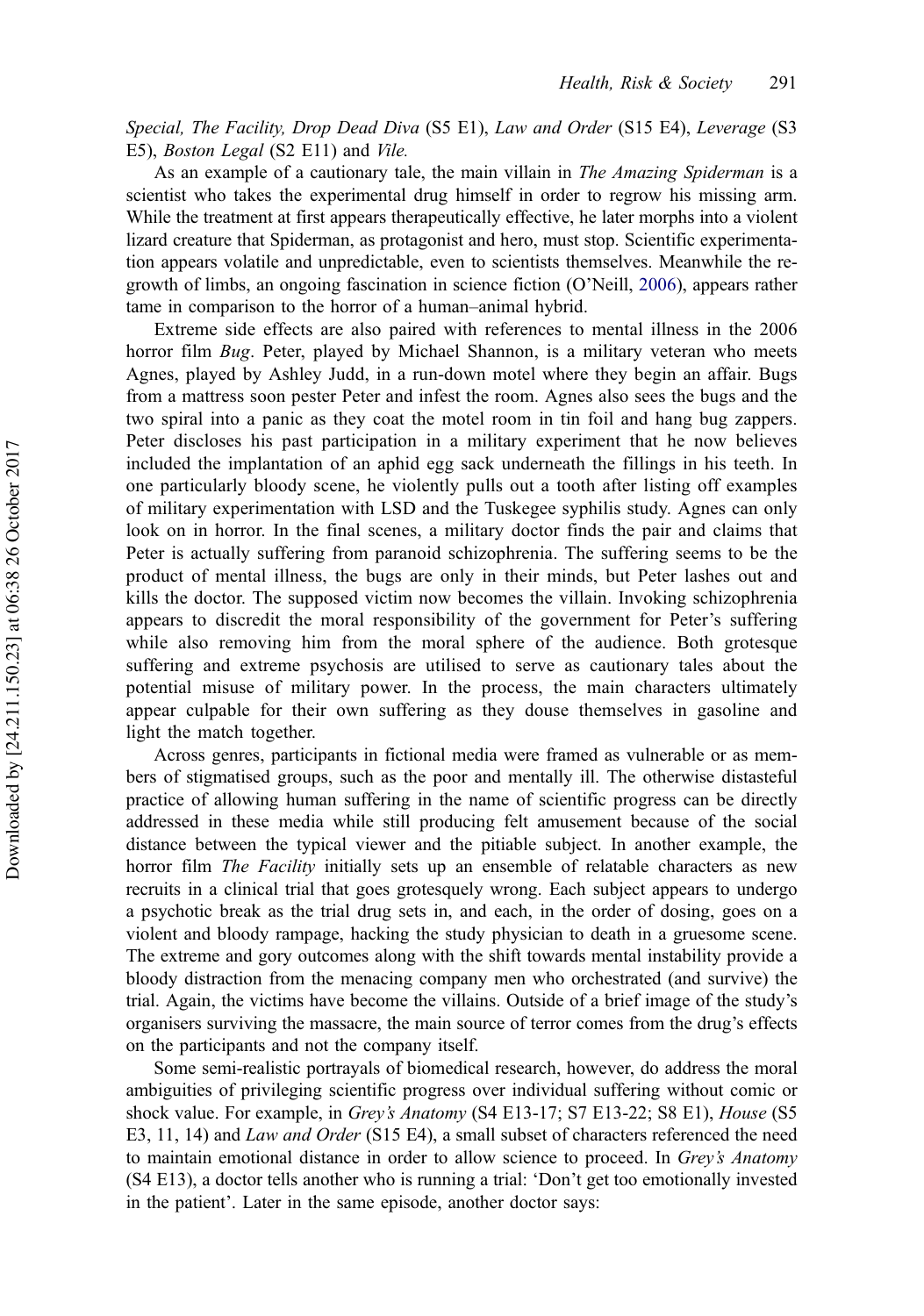If it [the trial] doesn't go well, I'm killing people for sport… In a clinical trial, I'm experimenting, groping around in the dark, hoping to do the right thing.

Yet, in a later episode of the series (S4, E16) featuring this same clinical trial, three participants die within the first minutes of the episode, making them appear as mere objects to the experiment. Similarly, in the film Control, a security guard tells the main investigator that he broke the cardinal rule: 'Never get attached to your lab rat'. And in the popular series House M.D. (S5 E11), one doctor tells the other: 'Science is not about relationships or people, it's about results'. In these semi-realistic portrayals, however, the scientist's or doctor's own struggle with these emotional tensions is privileged over the potential suffering of participants. Elite experts exercise their power, not through coercion or deception, but in retaining the right to answer the question: what is science? The audience is invited to sympathise with the emotional struggle of these elites rather than the research subjects themselves.

## Clinical trial participants' use of fictional media depictions

While fictional media reflect collective anxieties invoked by biomedical research, individual clinical trial participants themselves also use such popular depictions to manage their own anxieties surrounding their involvement in research. Participants' comparisons between fantasy and reality only rarely referenced explicitly the titles of films or television shows, but they nonetheless conjured narratives that were very similar to the comic and/or horrific themes we found in our own content analysis. In particular, participants drew heavily upon depictions from horror films; however, participants tended to tell these stories within the interview for laughs, literally laughing at themselves for subscribing to these fantastical representations of research. In their interviews they developed narratives, often combining the comic and horror aspect of the trial, that addressed the anxiety and fear they felt about the indeterminate risks of their participation in medical research.

As we have noted, healthy volunteers are motivated to enrol in clinical trials for the financial compensation they receive. Although there are risks of participating, they cannot benefit medically from the trial. As a result, many participants described a foreboding, but oftentimes vague, sense that participation in clinical trials is a dangerous undertaking. For example, Leo, an African-American man who had participated in 16 studies, recalled his initial thoughts about participating in clinical trials when he heard about them,

So when the opportunity was presented to me, it was kind of farfetched because normally you would hear about them doing research studies on TV or in movies or something, not an actual [place] where you live or close to where you live. So it was kind of, you know, farfetched for me. I had to wrap my brain around it, so to speak, and digest it. Like, really?

While Leo had trouble articulating what images from fictional media made it difficult for him to accept the idea of doing studies, his initial shock was processing the fact that medical research on healthy volunteers is something that actually happens, rather than something that is just done on television or in films. Charlie, a white man having done about 60 clinical trials, explained in a similar vein his initial hesitation to enrol in studies:

It's like, you know how your idea about something can completely influence how you look at something? … There was a movie years ago about something like that, where they were doing strange things to people. So my point is, you know, I was a little paranoid about it. And then at a certain point, I think I was broke… and I went through with it.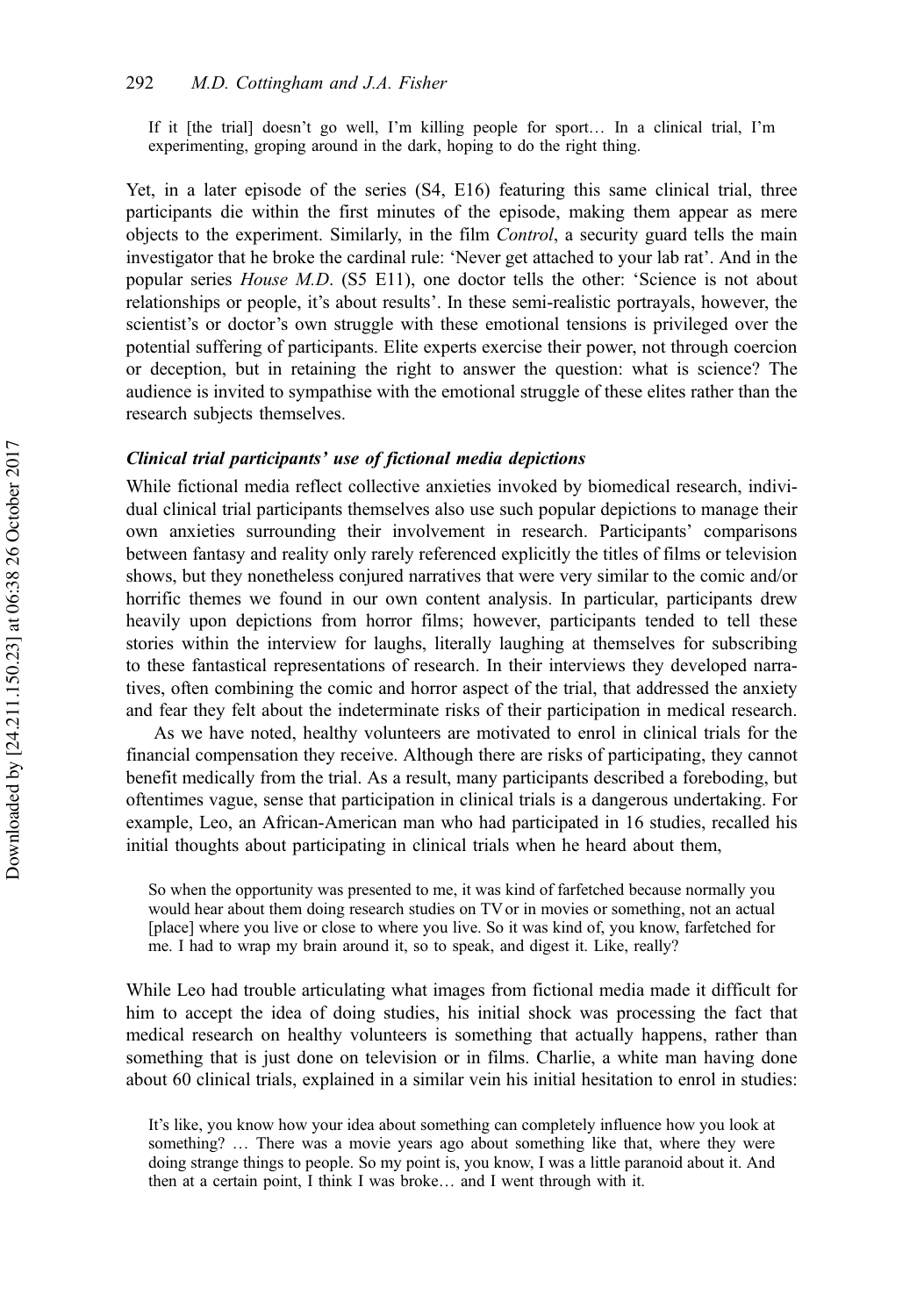The decision to participate, however, did not mitigate Charlie's worry and fictional media continued to affect his perceptions. He used humour as he recounted his feelings,

Like I said, I freaked out and was like-. [laughs] Well, you know, you look at-, I kind of saw these people in lab coats, you know, and it's-it's just perception, [but] it looked, it looked kind of like, well, 'What if they're doing, you know, who knows what?' That type of thing, you know, Brave New World stuff, like, who knows, you know. I've seen lots of movies. [laughs]

Participants' references to media representation were often generalised and seemed to be associated with an indistinct sense of dread or concern about medical research. Even when we pressed participants for specific examples of media they had in mind, most were unable to describe a single film or television show featuring medical research that they remembered seeing. In the case of Leo and Charlie, both were pointing to the sense of paranoia that film and television cultivated in them, rather than specific plot lines they hoped to avoid in their own participation.

At times, participants' anxieties focused on the research facility itself. Before they arrived, they were apt to project onto these spaces images of clandestine or illegal laboratories operating in illegitimate ways. Esteban, a Latino participant who had enrolled in 10 studies, described his initial thoughts about what the clinic would be like:

A friend mentioned it [research participation] to me… I never wanted to come… since I imagined a place that was ugly, dark, and-and weird where they did experiments on you. (translated from Spanish)

Other participants described their initial image of the clinic in similar terms; some even naming their fear that their organs would be removed (Raul) in a 'medical dungeon' (Virgil) run by 'mad scientists' (Renee) or 'Nazi doctors with needles' (Oscar).

Some participants imagined that humans and animals would be experimented on together as part of the research process. For example, Tracy, an African-American woman who had participated in eight studies, remembered her initial image of the facility:

All I thought in my head [about the facility was] it was monkeys and cages. [laughs] Someone told me that there's a research lab where they have the animals in a wing next to the humans… so that freaked me out a bit.

Taking even further this idea of human and non-human animals together, Rachel, an African-American woman with experience in two clinical trials, pointed to Hollywood's effect on her imagination:

Rachel: I think it was some movie I seen about a-a ape, and they was doing a study on him. And that's what I always known a 'lab rat' to be, you know, the animals that they do studies on, the monkeys and stuff like that. So that's what I always thought when I heard people in studies that they was just going to be like taking all this medicine and mixing them up with monkeys. [laughs]

Interviewer: Mixing them up with monkeys?! [laughs]

Rachel: And animals and, you know, just trying to see what the difference [was], and like-. [laughs] Yeah, real ignorant. [laughs]

Interviewer: So are the monkeys in one of the other rooms here? [laughs]

Rachel: Oh, I hope not! [laughs] I don't want their blood, and they can't have mine. [laughs]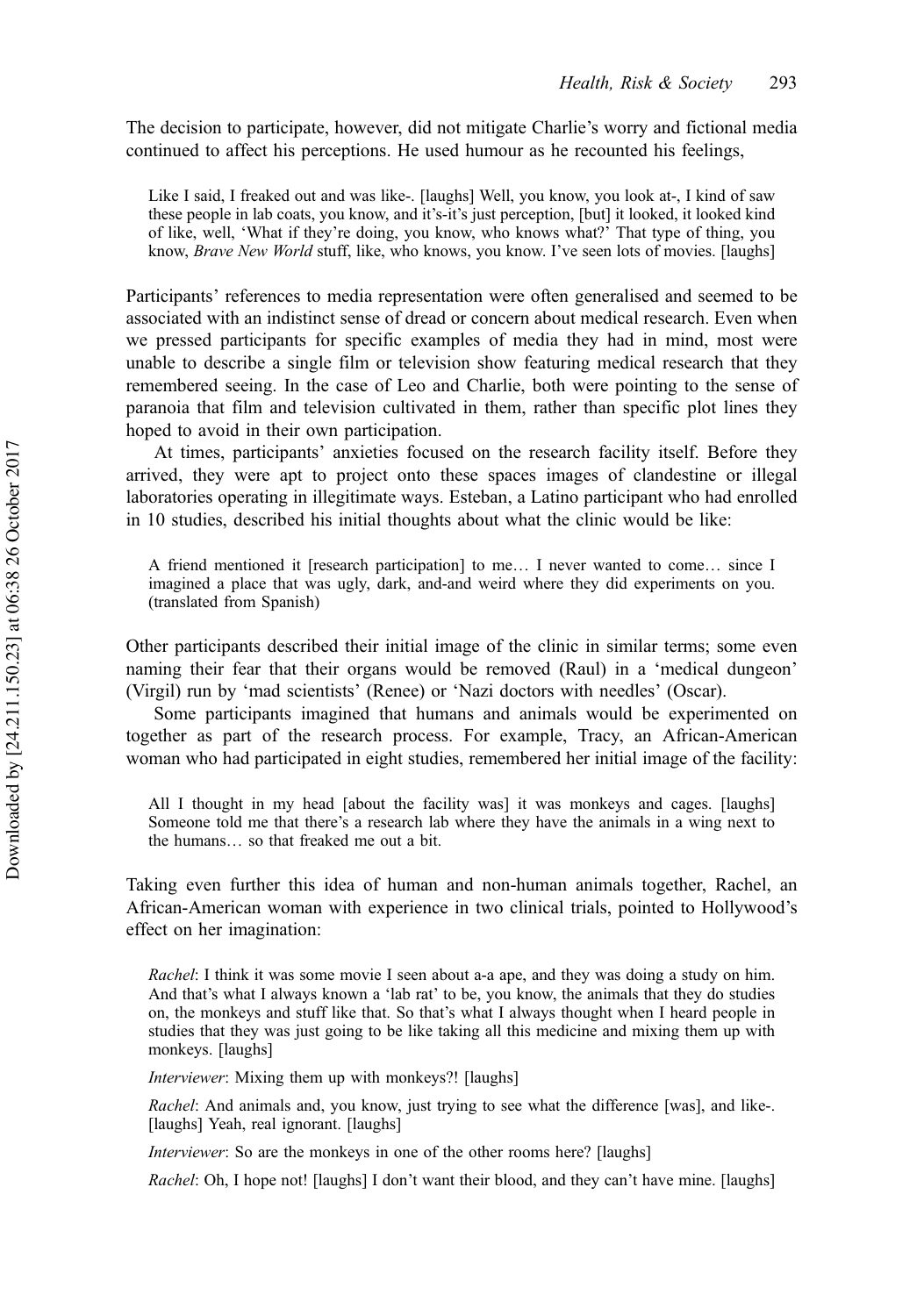Rachel made fun of herself as she related her initial misunderstanding about what the research experience might be like, and the interviewer [Jill Fisher] further turns the tone of a Dr Moreau-type thriller into a comedy, as both laugh at not only the impossibility of human and non-human animal blood being exchanged as part of the research study but even at the idea that monkeys could be housed in the research clinic.

Another important aspect of the horror-themed vision participants had of medical research was that they would be restrained in dehumanising and frightening ways. Oscar, a Hispanic man with experience in seven trials, recalled:

I mean, prior to even being in studies, I just assumed, you know, it's probably just you-you strapped to a table with cables running out of your body, out of whatever orifice, you know.

Similarly, Isaac, an African-American man who participated in 15 trials, recalled:

I was a little skeptical [about participating], like what are they paying you this for? What are they gonna do to you exactly? Are they gonna strap you to a chair? I can't leave? What-what are we doing here? What is gonna be going on?

Although clinical trial participation is voluntary and includes informed consent, these participants could not help but see research through the lens of a fictional experiment in which they would be coercively held in the clinic without knowledge of what they would be subjected to. Renee, an African-American woman who participated in clinical trials as her full-time job, explicitly referenced television for this image of research:

I didn't know anything about it, so I only knew what I saw on TV, and you know they don't depict it too well on TV. You know, you think of somebody that's got all these things plugged up to 'em, and they're just taking stuff, and they turn green and all that stuff.

As Renee hinted, the experimental drugs themselves also conjured images of being out of control and harmed by the research, a theme that participants, again, played for both horror and comedy. Grant, a white man who travelled around the country to participate in studies, referenced fictional media when remembering his initial anxiety about clinical trials:

I just, I didn't know what they were going to do, pump me up with drugs like in a movie or something? I didn't, I really didn't know. I had no idea what it was.

Evoking media themes about experiments as particularly threatening to masculinity, Jamal, a young African-American man participating in his first study, recounted a story he had heard about another clinical trial:

It's funny because the-the side effects. He [another participant] told me, what he told me was [that] it was, they-they mess with hormones and stuff like that [in the trial]. And it's possible [that] dudes would come out with boobs or something like that. And then the other side effect, basically, was it-it makes your penis, you know, shrink in size.

These fears about the effects of the drug typically focus on extreme and irreversible changes to the body. For example, Marco, a Hispanic man in his first study, described his previous hesitancy to enrol: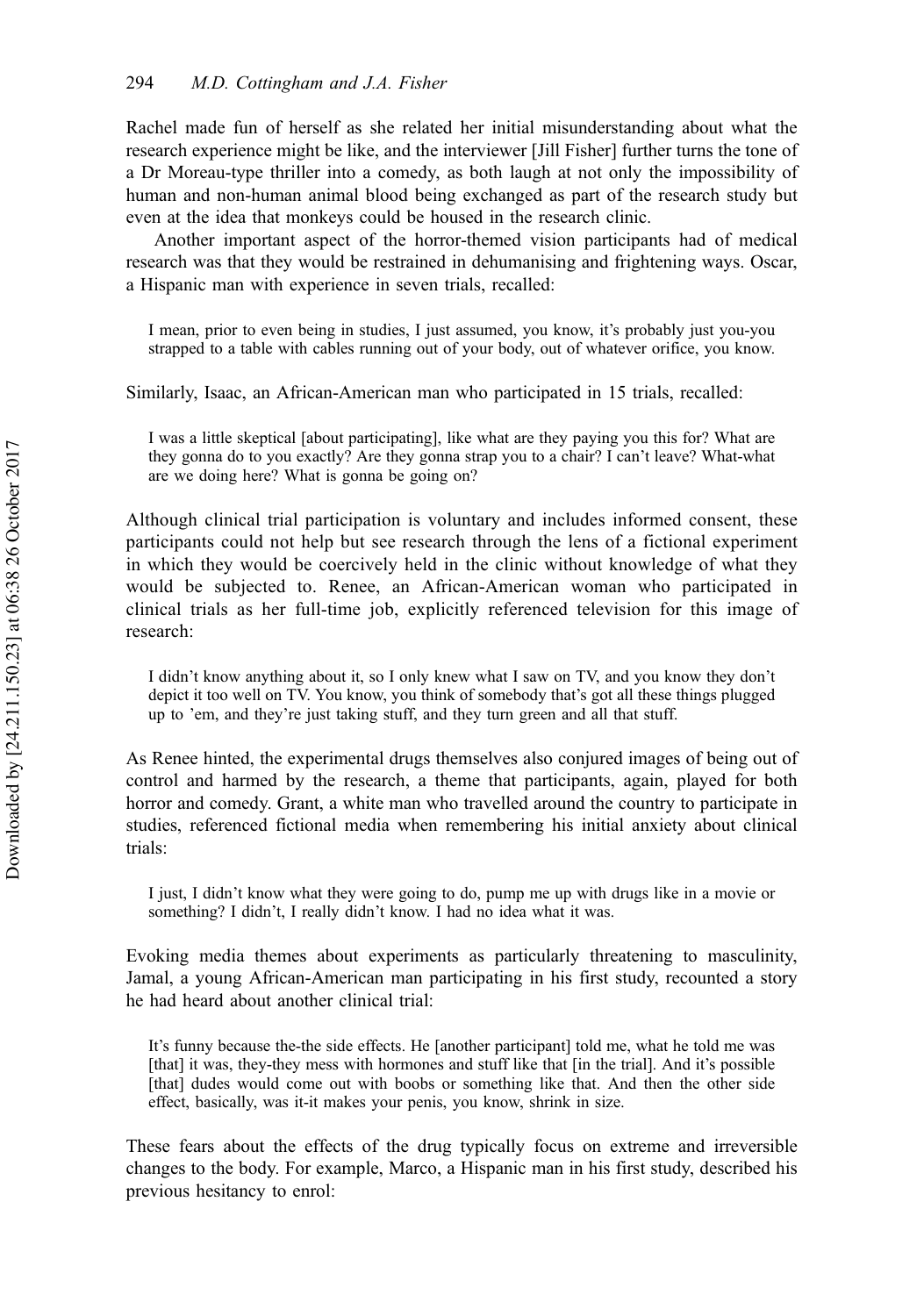I never do [sic] it because I-I-I didn't want to do a study and turn into the Elephant Man [chuckles], you know? So that's my prime thing, you know, I don't want to take a substance and like I grow a huge ear or something, you know, or, or die.

By referring to the 1980 film, *The Elephant Man*, and moderating the reference by laughing, Marco was using an extreme example of disfigurement rather than a more commonplace illness to characterise his concerns. Many other participants articulated their fears of growing new body parts, like extra eyes, limbs and tails as a result of their participation, and usually laughed as they described these 'possible' outcomes. These comedy-laced fears were obviously not drawing on the particulars of the clinical trials in which they were enrolled; instead, they borrowed from cultural ideas about how medical research makes monsters out of research participants.

Participants' media-inspired fears about medical research not only signified initial anxieties about research, but they also helped to manage ongoing concerns about their participation in clinical trials. Specifically, the comparisons that participants made between the fantasy and reality of the clinic often explicitly rendered the clinic a normal and even comfortable space. For example, Mike, who identified as Hispanic and Native Hawaiian and was in his second study, asserted,

Initially, you watch television and you see these hospitals [represented]; you know, at first, I think it's going to be like a psych ward [laughs] where they knock you down, where they inject your neck if you go crazy. That's it. That's-that's the perception I had of it, and I thought, 'Man, I wonder how they're going to treat you in there?'… but it's nothing but a positive experience for me.

Thinking initially that clinical trials might cause him to go crazy, Mike attributed 'Hollywood' as the source of not only his own but also the public's misperceptions:

That's why people's perceptions are so negative of clinical studies 'cause they start thinking like horrible experiments gone wrong, with-with Hollywood.

Likewise, in comparison to media portrayals of medical research, the actual side effects participants experienced were characterised as banal. Ray, an African-American man in his first study, commented on the contrast between what he expected and the reality of clinical trials:

I guess people think I'm going to turn blue, come out of here turning red, or growing an extra leg or something. I don't know. I mean, when you hear it, you think the worst thing possible, which most people do – which I did that first too. But once I got in here, it's alright, not like I thought it would be. I've taken worse stuff for your body than what they give you here, man, trust me.

The comparison of fictional side effects to real ones was particularly striking when the actual risks can, from an outsider's perspective, still appear rather unnerving. Rob, a Native Hawaiian man who participated full-time in drug trials, provided a telling example of this trend. When describing his initial perceptions of clinical trials, Rob said,

Like I never heard of this [clinical trials], and 'They do what?!' You know, you gonna grow an extra eye, you gonna grow, you-you know, you hear all these things, you know.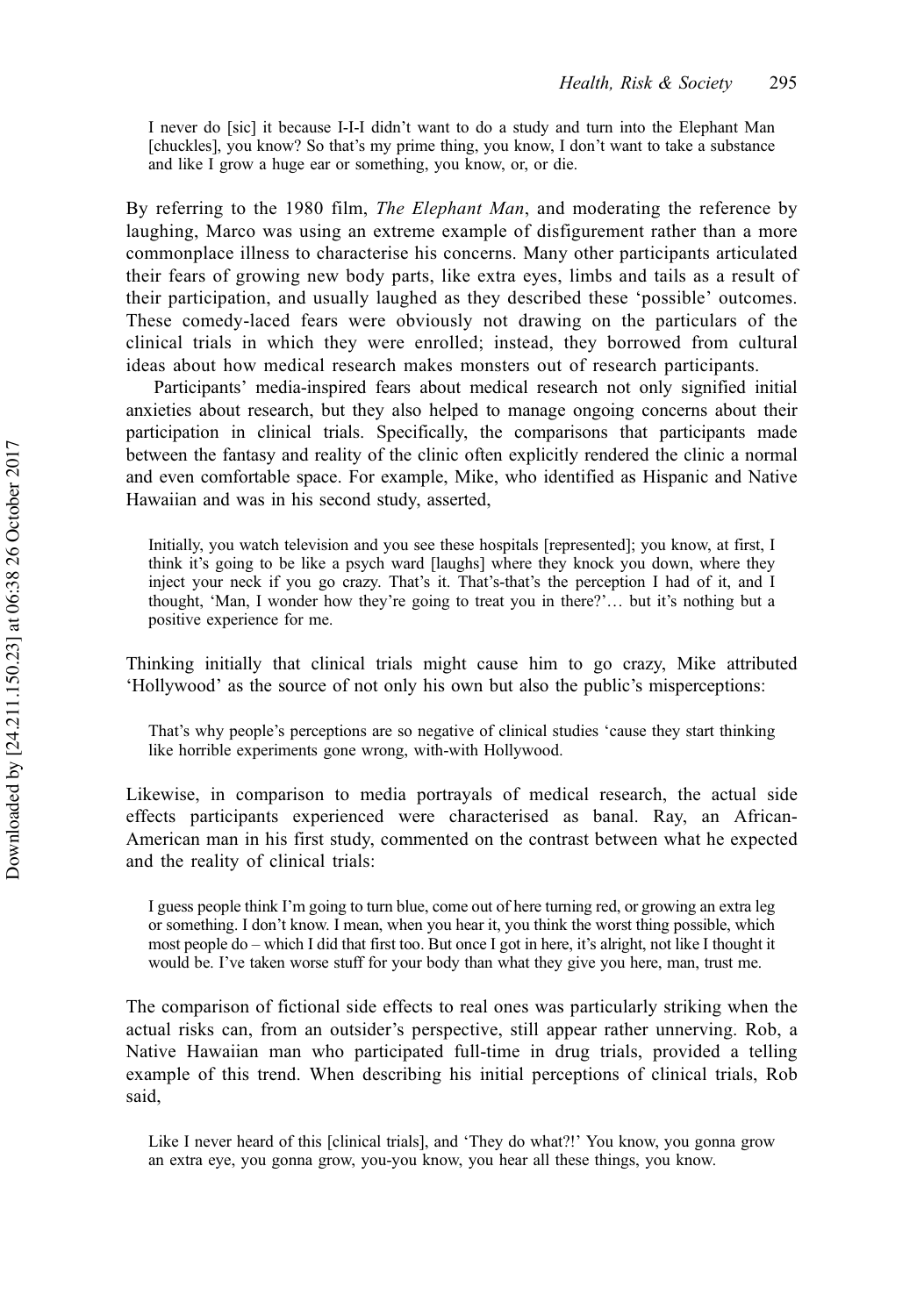<span id="page-12-0"></span>In comparison, he considered the risks of the study he was participating in during his interview as 'very minimal', adding, 'mainly it's fatigue, heart rhythms, muscle joint pains, but it's nothing, nothing'. In other words, in comparison to the possibility of growing an extra eye, Rob saw joint pain and even cardiac issues as mild side effects that did not concern him. Thus, by using fantasy as a contrast, participants could portray the actual trial side effects as nothing to cause alarm or worry compared to popular representations of extreme and frightening side effects.

## Discussion

Our findings indicate that popular depictions of research subjects in 65 movies and television programmes reveal collective and individual anxieties surrounding the risk of participating in biomedical research. Similar themes emerged in the narratives of healthy volunteers when they described their initial perceptions of the risks of clinical trials. In both data sets, elements of comedy and horror structured the story lines of research subjects. In fictional media, these genres framed subjects as either non-serious in their suffering or deserving of pain due to their stigmatised status, effectively removing them from the moral sphere that renders them deserving of the audience's compassion (Nussbaum, [2001](#page-15-0)). This practice evokes extreme emotions (shock, fear, disgust and pity) while effectively distancing the audience from engaging in compassion for suffering others (Höijer, [2004](#page-15-0)). Certainly, comedy and horror are a means to entertain. But similar to other uses of humour to manage grief (Cain, [2012](#page-14-0)), we interpret this as a mechanism for managing negative collective emotions (discomfort and unease) elicited by incongruent cultural values associated with medical research. Healthy volunteers often used humour in precisely this way. We situate these collective anxieties about biomedical research within the broader risk society, which distributes responsibility for coping with risks away from those who produce them and onto those who are subjected to them (Beck, [1992](#page-14-0)).

As in comedy more generally, such strategies of 'othering' can be used as a comedic trope that dehumanises subjects (Lindsay, [2013](#page-15-0)). Humour can be used to curtail a sense of injustice and related feelings of righteous anger (Schrock, Holden, & Reid, [2004](#page-15-0)). Comedy, as 'popular culture par excellence', is a clear mechanism for delimiting social groups (Kuipers, [2006](#page-15-0), pp. 374–375). In our media sample, comedies played up participants' financial desperation, mental instability as well as willingness to risk sex ambiguity, thereby placing the participant rather than the trial at centre stage as the source of humour. Clinical trial participants used humour to brush away misunderstandings about the research enterprise.

Horror films made more direct references to psychosis and schizophrenia among medical research participants and used side effects to elicit shock and terror. Rather than seeing such use of humour and fear as a means of cathartic release of deep-seated psychological tensions, we see them as both the product and ongoing production of biomedical power exercised through fictional media. Even in media that question the legitimacy of the biomedical industry, the suffering participant is the object of fantastical and grotesque horror. Among the few semi-realistic portrayals of biomedical research, the emotional struggles of physicians were privileged over the suffering of participants. For the healthy volunteers, this theme manifests in the distrust they exhibit in the information about clinical trials and the facilities that conduct these studies; they needed to remain vigilant that they were not duped into agreeing to participate in an illegitimate activity.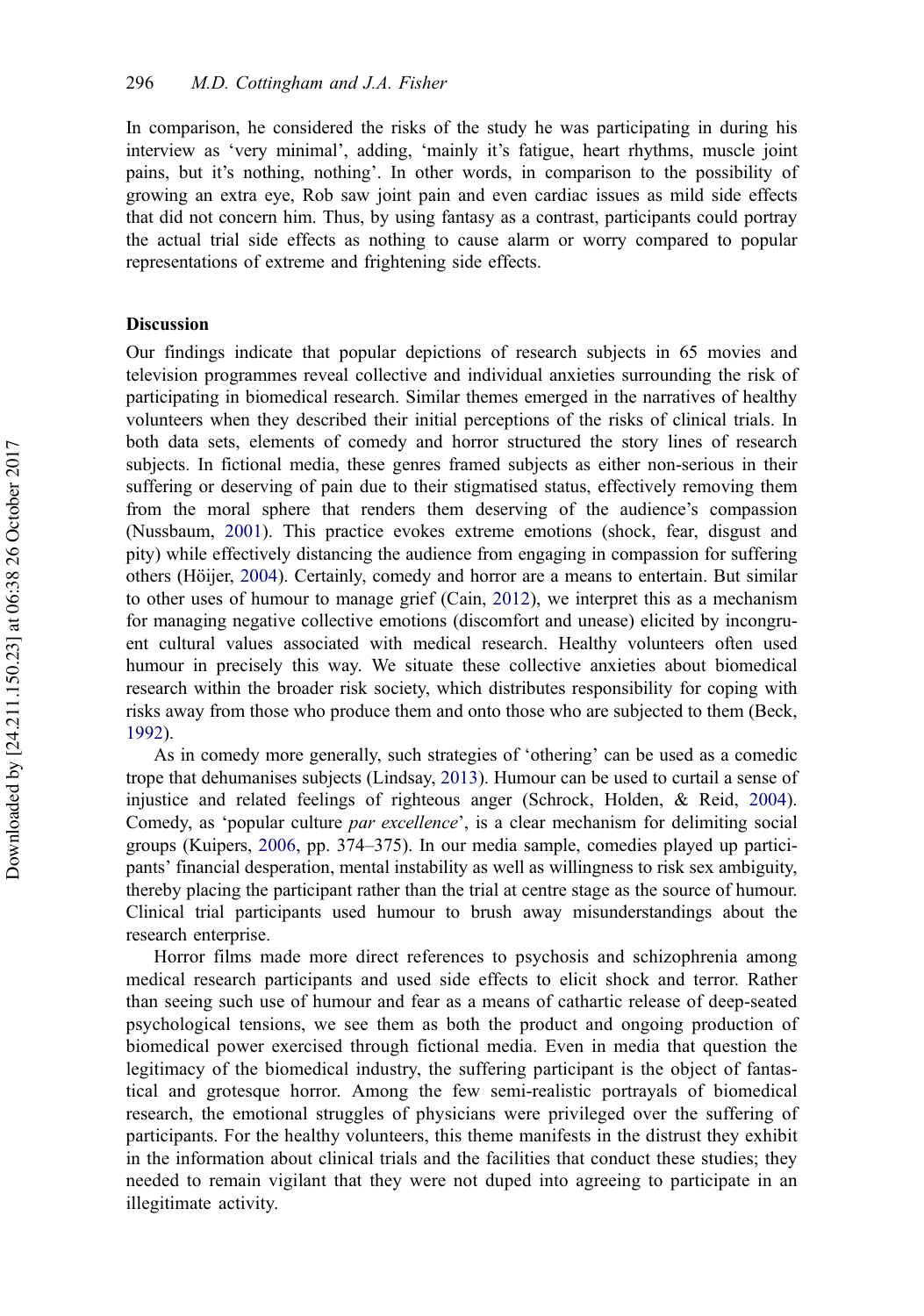<span id="page-13-0"></span>Fantastic portrayals of side effects in film and on television allow the public and individuals who participate in clinical trials to dismiss the real side effects of scientific research as both reasonable and ethical in light of the extreme contrast between the two. Certainly, there may be individuals who are dissuaded from participating in clinical trials because of the ways in which scientific research is portrayed in popular culture. In fact, participants noted that friends or family members also mentioned extreme side effects or popular media in explaining why they would not participate in studies, such as the risk of growing 'three ear lobes' (Philip) or 'some weird horn' (Stanley). While these representations might discourage some from participating in a clinical trial, they also serve to evoke and manage worries about the actual risks of biomedical research. For trial participants, a headache or some nausea was a minor inconvenience when compared to the prospect of a third limb. Such extremes serve as a point of reference, rendering the actual risks of trials as mild by comparison.

Masculinity also plays an important role in depictions of medical research participants. Where motives centre on financial gain, men make up the majority of test subjects depicted in fictional media as well as the majority of subjects in Phase I clinical trials (Fisher & Cottingham, [2017;](#page-14-0) Fisher & Ronald, [2010](#page-14-0)). As targets of a coercive and sinister caricature of science or victims of their own insolvency, depictions of men epitomise conceptions of failed masculinity. Such conceptions also explain the persistent references in media and among actual clinical trial participants to concerns about sex ambiguity and the risk that testing might turn them into women (see Testees and Bipolar, Jamal). In contrast, none of the women portrayed in the sample of fictional media or interviewed in our sample of healthy volunteers mentioned concerns about growing a penis, facial hair or other secondary male sex characteristics. Yet men's concern for growing breasts or shrinking penises was evoked in both data sets. The emotions elicited from these portrayals are a mix of pity and comic relief rather than compassion or outrage as men are more likely to be seen as responsible and culpable for the fate that befalls them (Höijer, [2004](#page-15-0); Moeller, [1999\)](#page-15-0).

#### Conclusion

Our findings throw light on the interplay between emotions, media and voluntary risktaking that is of enduring interest to risk scholars (Zinn, [2006](#page-16-0); [2008](#page-16-0)). Most studies of media and risk have focused on news and celebrity media (Tulloch & Zinn, [2011\)](#page-16-0) with little integration of emotion management theory (Hochschild, [1979\)](#page-15-0) into a discussion of fictional portrayals of risk. In this way, our analysis addresses Beck's over-generalisation of media processes while also showing how, despite its seeming contradiction, clinical trial participants use negative portrayals of biomedical research as a foil to manage their risk emotions and legitimise their decision to enrol in biomedical research. By conducting parallel analyses of the dominant themes represented in fictional media and the reflections of actual clinical trial participants on the risks of research, we further advance scholarship that typically deals with media and individual responses to it in isolation.

The development of medicine and technology involves testing on human subjects. While the risks of this experimentation could be used to critique science, popular depictions of medical research absolve these tensions within medical advancement by trivialising the humanity of participants and presenting extreme side effects that evoke humour and horror. A lab rat, it seems, can be anything except relatable. In tracing media representations from film and television to their use among healthy volunteers in Phase I clinical trials, we can see how fantastical portrayals of biomedical research are taken up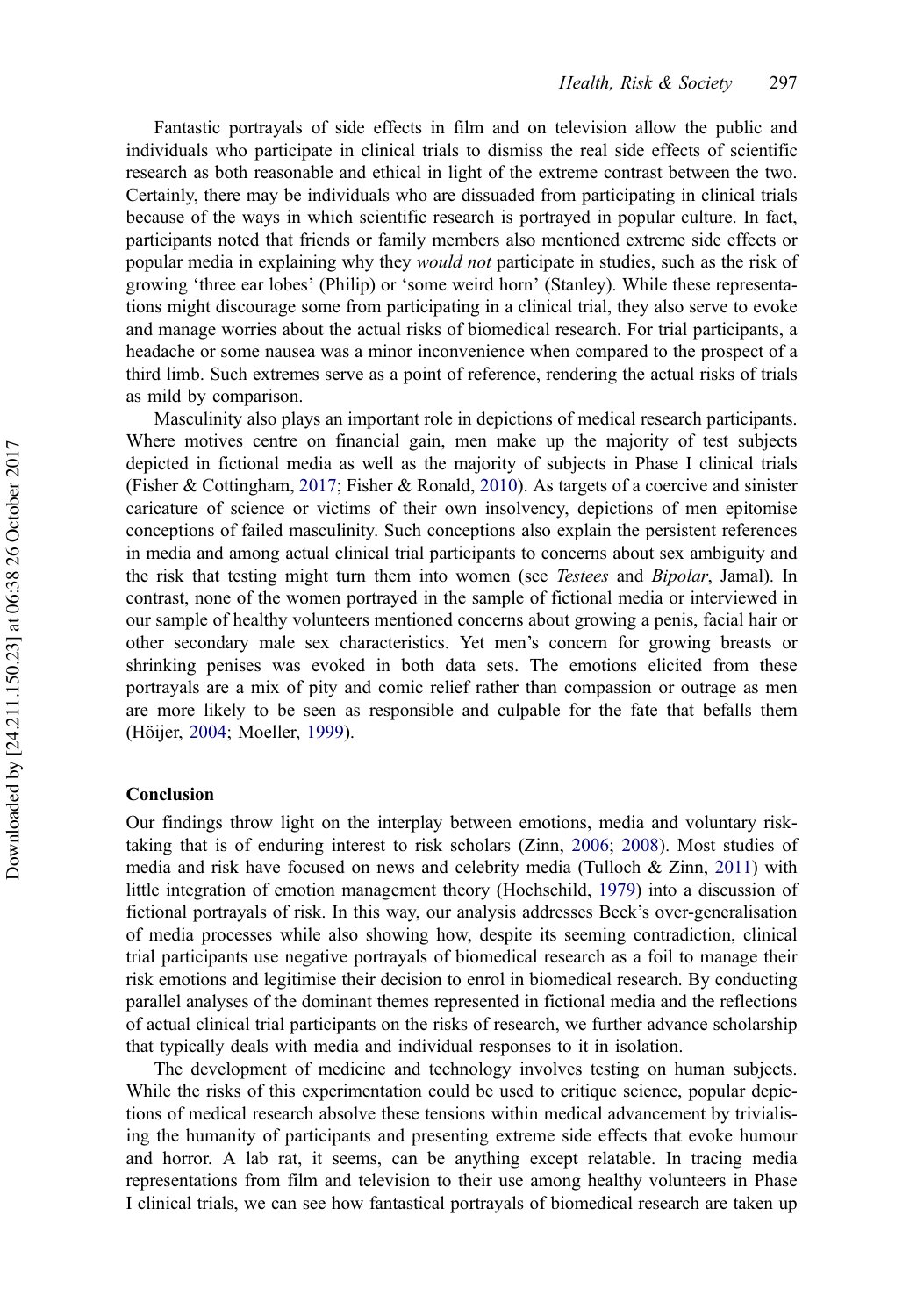<span id="page-14-0"></span>by subjects actually engaged in such research. Our findings point to processes of emotion management at the collective and individual level. In this way, cultural repertoires of biomedical risk that originate in popular media can come to shape not only collective feelings about science but also the actual experiences of the individual subjects made vulnerable by its advance.

#### Disclosure statement

No potential conflict of interest was reported by the authors.

#### Funding

This work was supported by the National Institute of General Medical Sciences [R01GM09995].

## References

- Abadie, R. [\(2010](#page-1-0)). The professional guinea pig: Big pharma and the risky world of human subjects. Durham, NC: Duke University Press.
- Ahmed, S. ([2004\)](#page-2-0). Collective feelings: Or, the impressions left by others. Theory, Culture & Society, 21(2), 25–42. <https://doi.org/10.1177/0263276404042133>
- Altheide, D. L. ([1987\)](#page-3-0). Reflections: Ethnographic content analysis. Qualitative Sociology, 10(1), 65–77. doi:[10.1007/BF00988269](https://doi.org/10.1007/BF00988269)
- Beck, U. [\(1992](#page-1-0)). Risk society: Towards a new modernity. London: Sage.
- Bourdaa, M., Konsman, J. P., Sécail, C., Venturini, T., Veyrat-Masson, I., & Gonon, F. [\(2013](#page-1-0)). Does television reflect the evolution of scientific knowledge? The case of attention deficit hyperactivity disorder coverage on French television. Public Understanding of Science, 24(2), 200– 209.
- Butler, J. ([2011](#page-2-0)). Bodies that matter: On the discursive limits of "sex". New York, NY: Routledge.
- Cain, C. L. [\(2012](#page-12-0)). Integrating dark humor and compassion: Identities and presentations of self in the front and back regions of hospice. Journal of Contemporary Ethnography, 41(6), 668-694. doi:[10.1177/0891241612458122](https://doi.org/10.1177/0891241612458122)
- Chambers, T. ([2001\)](#page-1-0). The fiction of bioethics: A précis. The American Journal of Bioethics, 1(1), 40–43. doi:[10.1162/152651601750079050](https://doi.org/10.1162/152651601750079050)
- Collee, J. ([1999\)](#page-1-0). Medical fiction: Should be accurate, but need not be didactic. BMJ: British Medical Journal, 318(7189), 955–956. doi:[10.1136/bmj.318.7189.955](https://doi.org/10.1136/bmj.318.7189.955)
- Cottingham, M. D., & Fisher, J. A. [\(2016](#page-1-0)). Risk and emotion among healthy volunteers in clinical trials. Social Psychology Quarterly, 79(3), 222–242. doi:[10.1177/0190272516657655](https://doi.org/10.1177/0190272516657655)
- Dudo, A., Brossard, D., Shanahan, J., Scheufele, D. A., Morgan, M., & Signorielli, N. ([2010\)](#page-1-0). Science on television in the 21st century: Recent trends in portrayals and their contributions to public attitudes toward science. Communication Research, 38(6), 754-777.
- Edelblute, H. B., & Fisher, J. A. ([2015\)](#page-4-0). Using "clinical trial diaries" to track patterns of participation for serial healthy volunteers in U.S. phase I studies. Journal of Empirical Research on Human Research Ethics, 10(1), 65–75. doi:[10.1177/1556264614568280](https://doi.org/10.1177/1556264614568280)
- Fisher, J. A. ([2015\)](#page-1-0). Feeding and bleeding: The institutional banalization of risk to healthy volunteers in phase I pharmaceutical clinical trials. Science, Technology, & Human Values, 40 (2), 199–226. doi:[10.1177/0162243914554838](https://doi.org/10.1177/0162243914554838)
- Fisher, J. A., & Cottingham, M. D. ([2017\)](#page-3-0). This isn't going to end well: Fictional representations of medical research in television and film. Public Understanding of Science, 26(5), 564–578. doi:[10.1177/0963662516641339](https://doi.org/10.1177/0963662516641339)
- Fisher, J. A., & Kalbaugh, C. A. [\(2011\)](#page-4-0). Challenging assumptions about minority participation in U.S. clinical research. American Journal of Public Health, 101(12), 2217–2222. doi:[10.2105/](https://doi.org/10.2105/AJPH.2011.300279) [AJPH.2011.300279](https://doi.org/10.2105/AJPH.2011.300279)
- Fisher, J. A., & Ronald, L. M. ([2010\)](#page-13-0). Sex, gender, and pharmaceutical politics: From drug development to marketing. Gender Medicine, 7(4), 357-370. doi:[10.1016/j.genm.2010.08.003](https://doi.org/10.1016/j.genm.2010.08.003) Foucault, M. ([2002\)](#page-1-0). Archaeology of knowledge. London; New York: Routledge.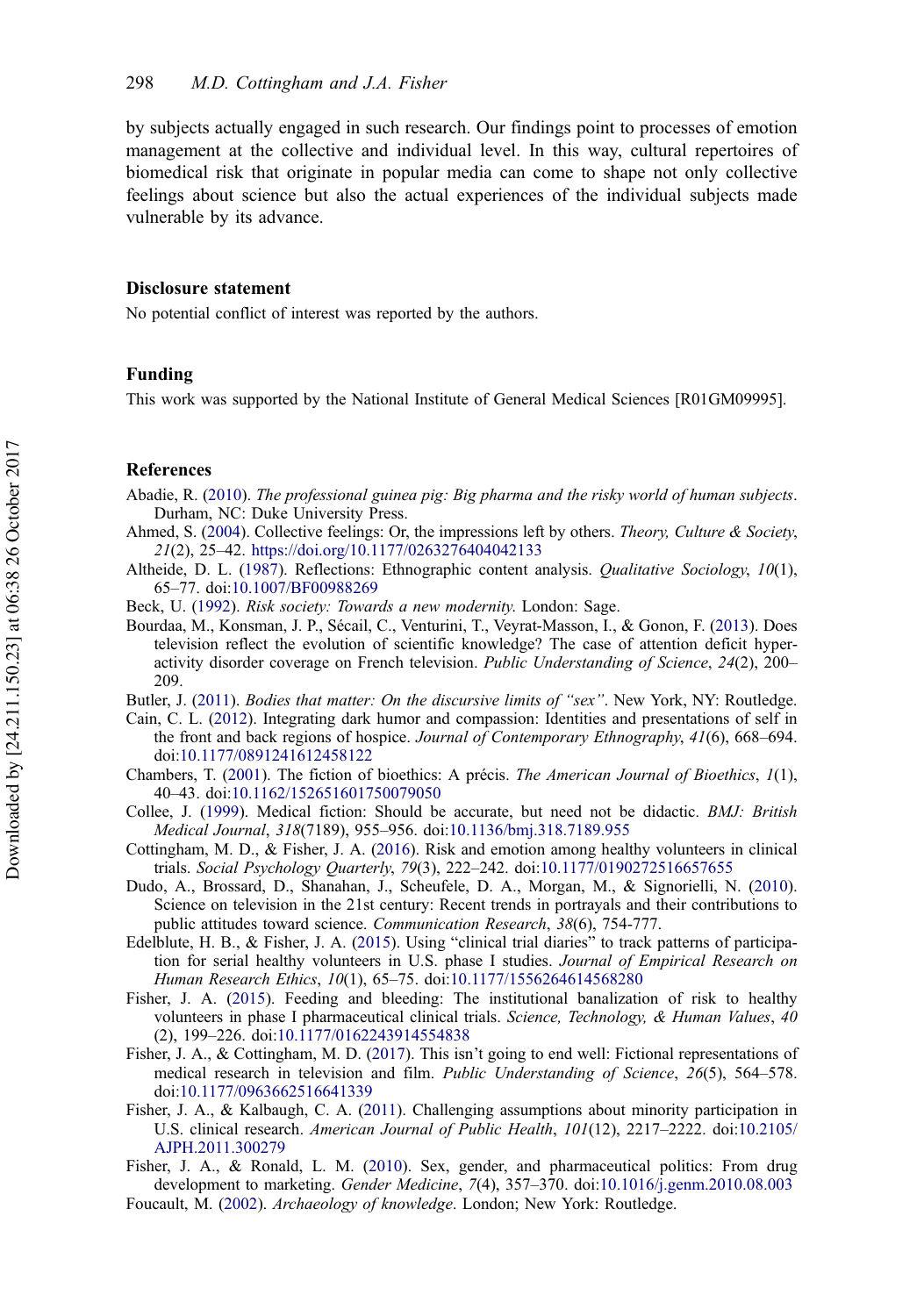- <span id="page-15-0"></span>Fox, N. J. ([2015\)](#page-2-0). Emotions, affects and the production of social life. The British Journal of Sociology, 66(2), 301–318. doi:[10.1111/bjos.2015.66.issue-2](https://doi.org/10.1111/bjos.2015.66.issue-2)
- Hochschild, A. [\(1979](#page-2-0)). Emotion work, feeling rules, and social structure. The American Journal of Sociology, 85(3), 551–575. doi:[10.1086/227049](https://doi.org/10.1086/227049)
- Hochschild, A. ([1983\)](#page-2-0). The managed heart: Commercialization of human feeling. Berkeley, CA: University of California Press.
- Höijer, B. ([2004\)](#page-12-0). The discourse of global compassion: The audience and media reporting of human suffering. Media, Culture & Society, 26(4), 513–531. doi:[10.1177/0163443704044215](https://doi.org/10.1177/0163443704044215)
- Kirby, D. A. ([2002](#page-2-0)). Are we not men? The horror of eugenics in the island of Dr. Moreau. Paradoxa, 17, 93–108.
- Kirby, D. A. ([2003\)](#page-1-0). Science consultants, fictional films, and scientific practice. Social Studies of Science, 33(2), 231–268. doi:[10.1177/03063127030332015](https://doi.org/10.1177/03063127030332015)
- Kuipers, G. [\(2006](#page-12-0)). Television and taste hierarchy: The case of Dutch television comedy. Media, Culture & Society, 28(3), 359–378. <https://doi.org/10.1177/0163443706062884>
- Kusenbach, M., & Loseke, D. R. [\(2013\)](#page-2-0). Bringing the social back in: Some suggestions for the qualitative study of emotions. Qualitative Sociology Review, 9(2), 20–38.
- Lindsay, B. C. ([2013\)](#page-12-0). Humor and dissonance in California's native American genocide. American Behavioral Scientist, 58(1), 97–123.
- Lupton, D. ([2013\)](#page-2-0). Risk and emotion: Towards an alternative theoretical perspective. Health, Risk & Society, 15(8), 634–647. <https://doi.org/10.1080/13698575.2013.848847>
- Lynteris, C. [\(2016](#page-1-0)). The epidemiologist as culture hero: Visualizing humanity in the age of "the next pandemic". Visual Anthropology, 29(1), 36–53. [https://doi.org/10.1080/08949468.2016.](https://doi.org/10.1080/08949468.2016.1108823) [1108823](https://doi.org/10.1080/08949468.2016.1108823)
- Mairal, G. ([2011\)](#page-1-0). The history and the narrative of risk in the media. *Health, Risk & Society, 13*(1), 65–79. <https://doi.org/10.1080/13698575.2010.540313>
- Manfredini, R. ([1999\)](#page-1-0). Medical fiction could be misleading. BMJ: British Medical Journal, 319 (7217), 1132–1132. doi:[10.1136/bmj.319.7217.1132](https://doi.org/10.1136/bmj.319.7217.1132)
- Miller, W. L., & Crabtree, B. F. ([2004\)](#page-4-0). Depth interviewing. In S. N. Hesse-Biber & P. Leavy (Eds.), Approaches to qualitative research (pp. 185–202). Oxford: Oxford University Press.
- Moeller, S. D. ([1999\)](#page-13-0). Compassion fatigue: How the media sell disease, famine, war and death. New York: Routledge.
- Montello, M. ([2005](#page-1-0)). Novel perspectives on bioethics. Chronicle of Higher Education, 51(36), B6–B8.
- Nerlich, B., Clarke, D. D., & Dingwall, R. ([2000\)](#page-1-0). Clones and crops: The use of stock characters and word play in two debates about bioengineering. Metaphor and Symbol, 15(4), 223–239. doi:[10.1207/S15327868MS1504\\_4](https://doi.org/10.1207/S15327868MS1504_4)
- Nerlich, B., Clarke, D. D., & Dingwall, R. ([2001\)](#page-1-0). Fiction, fantasies, and fears: The literary foundations of the cloning debate. Journal of Literary Semantics, 30, 37-52. doi:[10.1515/](https://doi.org/10.1515/jlse.30.1.37) [jlse.30.1.37](https://doi.org/10.1515/jlse.30.1.37)
- Nussbaum, M. [\(2001](#page-12-0)). Upheavals of thought: The intelligence of emotion. Cambridge: Cambridge University Press.
- O'Neill, R. D. ([2006\)](#page-2-0). "Frankenstein to futurism": Representations of organ donation and transplantation in popular culture. Transplantation Reviews, 20(4), 222–230. [https://doi.org/10.1016/](https://doi.org/10.1016/j.trre.2006.09.002) [j.trre.2006.09.002](https://doi.org/10.1016/j.trre.2006.09.002)
- Pethes, N. [\(2005](#page-1-0)). Terminal men: Biotechnological experimentation and the reshaping of "the human" in medical thrillers. New Literary History, 36(2), 161-185. [https://doi.org/10.1353/](https://doi.org/10.1353/nlh.2005.0036) [nlh.2005.0036](https://doi.org/10.1353/nlh.2005.0036)
- Pollard, J. ([2011](#page-1-0)). Seen, seared and sealed: Trauma and the visual presentation of September 11. Health, Risk & Society, 13(1), 81–101. doi:[10.1080/13698575.2010.540647](https://doi.org/10.1080/13698575.2010.540647)
- Roslyng, M. M., & Eskjær, M. F. ([2017\)](#page-1-0). Mediatised risk culture: News coverage of risk technologies. Health, Risk & Society, 1–18. <https://doi.org/10.1080/13698575.2017.1286298>
- Scheff, T. J. [\(1979](#page-2-0)). Catharsis in healing, ritual, and drama. Berkeley: University of California Press.
- Schrock, D., Holden, D., & Reid, L. [\(2004](#page-12-0)). Creating emotional resonance: Interpersonal emotion work and motivational framing in a transgender community. Social Problems, 51(1), 61-81. doi:[10.1525/sp.2004.51.1.61](https://doi.org/10.1525/sp.2004.51.1.61)
- Seale, C. ([1999\)](#page-4-0). The quality of qualitative research. London: Sage Publications.